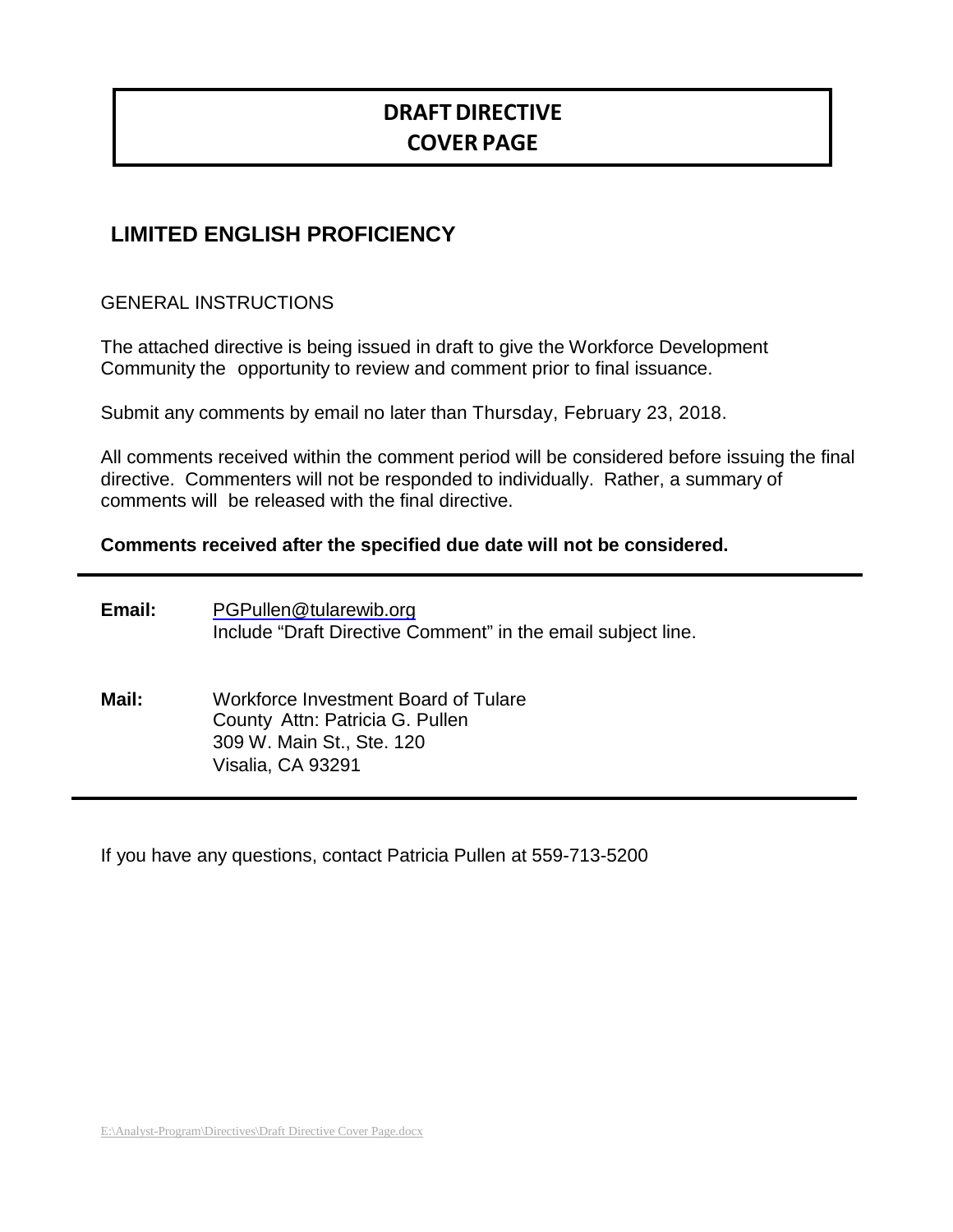| <b>January 24, 2018</b><br><b>WORKFORCE INVESTMENT BOARD OF TULARE COUNTY</b><br><b>SUBJECT:</b><br><b>WORKFORCE INNOVATION AND OPPORTUNITY ACT TITLE I</b><br><b>LIMITED ENGLISH</b><br><b>PROFICIENCY</b> | <b>DATE:</b> |
|-------------------------------------------------------------------------------------------------------------------------------------------------------------------------------------------------------------|--------------|
|                                                                                                                                                                                                             |              |
|                                                                                                                                                                                                             |              |

## **WIB DIRECTIVE TUL 18-01**

**TO: WIB and WIB Subrecipients**

## **SUBJECT: LIMITED ENGLISH PROFICIENCY**

## **PURPOSE**

This policy provides guidance and establishes the procedures regarding the prohibition against national origin discrimination as it affects persons with Limited English Proficiency (LEP).

## **SCOPE**

This policy applies to all subrecipients (i.e. WIB) or contractors funded or authorized by *Workforce Innovation and Opportunity Act* (WIOA) Title I.

## **EFFECTIVE DATE**

This directive is effective on the date of issuance.

## **REFERENCES**

- WSD17-03 Limited English Proficiency (August 11, 2017)
- WIOA (Public Law 113-128) Section 188
- Title 29 *Code of Federal Regulations* (CFR) Part 31 and 38-38.9
- Department of Labor (DOL) Training and Employment Notice (TEN) 28-16, Subject: *Best Practices, Partnership Models, and Resources Available for Serving English Language Learners, Immigrants, Refugees, and New Americans*  (January 9, 2017)
- Department of Labor (DOL) Training and Employment Notice (TEN) 28-16, Change 1, Subject: *Best Practices, Partnership Models, and Resources Available for Serving English Language Learners, Immigrants, Refugees, and New Americans* (January 13, 2017)
- WIB Directive 17-05, Nondiscrimination & Equal Opportunity Procedures (November 8, 2017)

## **FILING INSTRUCTIONS**

This policy supersedes TCWIB Directive 05-2, LIMITED ENGLISH PROFICIENCY WIA Title 1-B-LEP dated August 1, 2005. Retain this directive until further notice.

## **STATE-IMPOSED REQUIREMENTS**

This policy contains no state-imposed requirements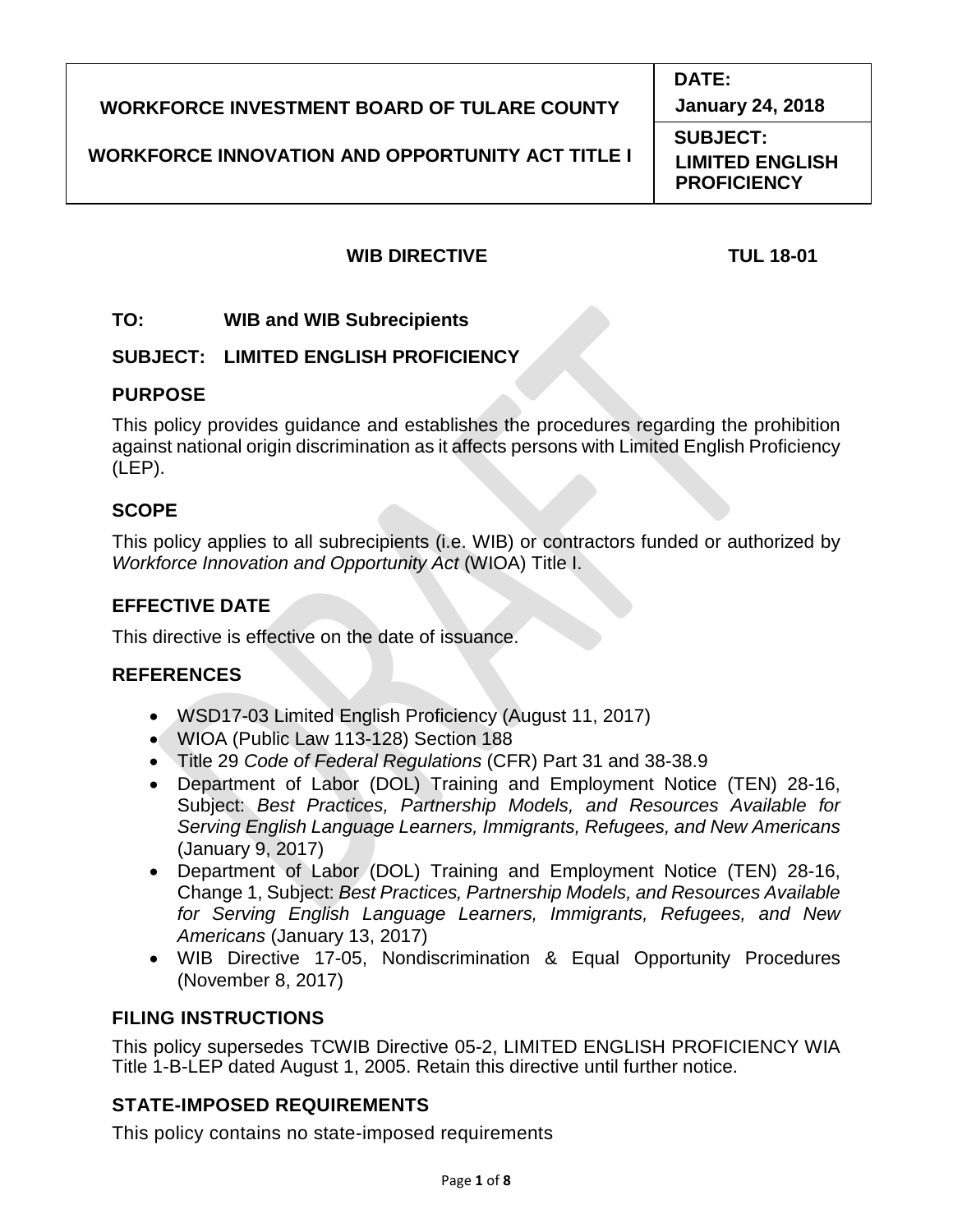#### **WIB-IMPOSED REQUIREMENTS**

This policy contains some WIB-imposed requirements in bold.

### **BACKGROUND**

The nondiscrimination and equal opportunity provisions found in Section 188 of WIOA and 29 CFR Part 38 prohibit discrimination on the basis of race, color, religion, sex (including pregnancy, childbirth, and related medical conditions, transgender status, and gender identity), national origin (including LEP), age, disability, or political affiliation or belief, or, for beneficiaries, applicants, and participants only, on the basis of citizenship status or participation in a WIOA Title I-financially assisted program or activity.

#### **POLICY AND PROCEDURES**

National origin discrimination now includes LEP under 29 CFR Section 38.9 and specifically states that in providing any aid, benefit, service, or training under a WIOA Title I-financially assisted program or activity, a recipient must not, directly or through contractual, licensing, or other arrangements, discriminate on the basis of national origin, including LEP. Additionally, 29 CFR Section 38.41 added "LEP and preferred language" to the list of categories of information that each recipient must record about each applicant, registrant, eligible applicant/registrant, participant, and terminee.

#### **Definitions**

For the purposes of this Directive, the following definitions apply:

*Babel Notice* – a short notice included in a document or electronic medium (e.g. web site, "app," email) in multiple languages informing the reader that the communication contains vital information, and explaining how to access language services to have the contents of the communication provided in other languages (29 CFR Section 38.4[i]).

*Employment-related training* – training that allows or enables an individual to obtain skills, abilities and/or knowledge that are designed to lead to employment (29 CFR Section 38.4[t]).

*LEP individual* – an individual whose primary language for communication is not English and who has a limited ability to read, speak, write, and/or understand English. An LEP individual may be competent in English for certain types of communication (e.g., speaking or understanding), but still be LEP for other purposes (e.g., reading or writing) (29 CFR Section 38.4[hh]).

LEP Plan – A written language access plan which assists in ensuring that LEP individuals have meaningful access to WIOA Title I-financially assisted programs and activities (29 CFR Section 38.9 Appendix).

*Meaningful Access –* Language assistance that results in accurate, timely, and effective communication at no cost to the LEP individual. For LEP individuals, meaningful access denotes access that is not significantly restricted, delayed, or inferior as compared to programs or activities provided to English proficient individuals.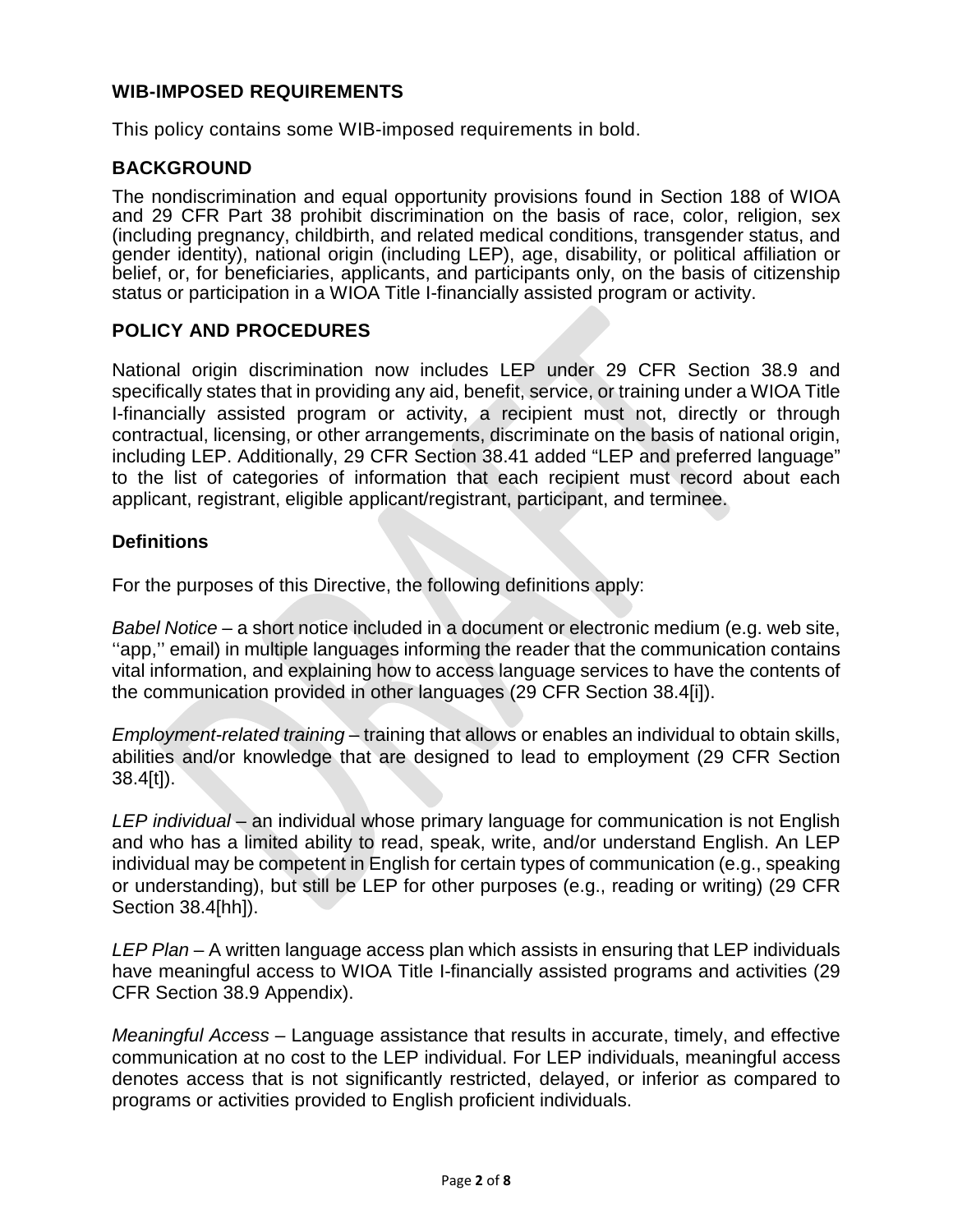*Primary language* – An individual's primary language is the language in which an individual most effectively communicates, as identified by the individual.

#### **Reasonable Steps to Ensure Meaningful Access for LEP Individuals**

The local area is required to take reasonable steps to ensure that LEP individuals have meaningful access to their programs and activities. Reasonable steps may include, but are not limited to, the following:

- Conducting an assessment of an LEP individual to determine their language assistance needs.
- Providing oral interpretation or written translation of both hard-copy and electronic materials, in the appropriate non-English languages, to LEP individuals.
- Conducting outreach to LEP communities to improve service delivery in needed languages.

#### (29 CFR Section 38.9[b][1])

Reasonable steps for providing meaningful access to training programs may include, but are not limited to the following:

- Written training materials in appropriate non-English languages by written translation, or by oral interpretation, or summarization.
- Oral training content in appropriate non-English languages through in-person or telephone translation.

#### (29 CFR Section 38.9[b][2][i][ii])

Furthermore, the Local Area should ensure that that every program delivery method, whether it be in person, electronic, or by phone, conveys in the appropriate language how an LEP individual may effectively learn about, participate in, and/or access any aid, benefit, service, or training available to them. It should also be noted that as new methods for the delivery of information or assistance are developed, the Local Area is required to take reasonable steps to ensure that LEP individuals remain able to learn about, participate in, and/or access any aid, benefit, service, or training available to them (29 CFR Section 38.9[c]).

#### **Language Assistance Services**

Language assistance generally comes in two forms: oral interpretation or written translation. The Local Area must ensure that above all, these services are free of charge and provided in a timely manner. An LEP individual must be given adequate notice about the existence of interpretation and translation services and that they are available free of charge. Language assistance will be considered timely when it is provided at a place and time that ensures equal access and avoids the delay or denial of any aid, benefit, service, or training (29 CFR Section 38.9[d] and [e]).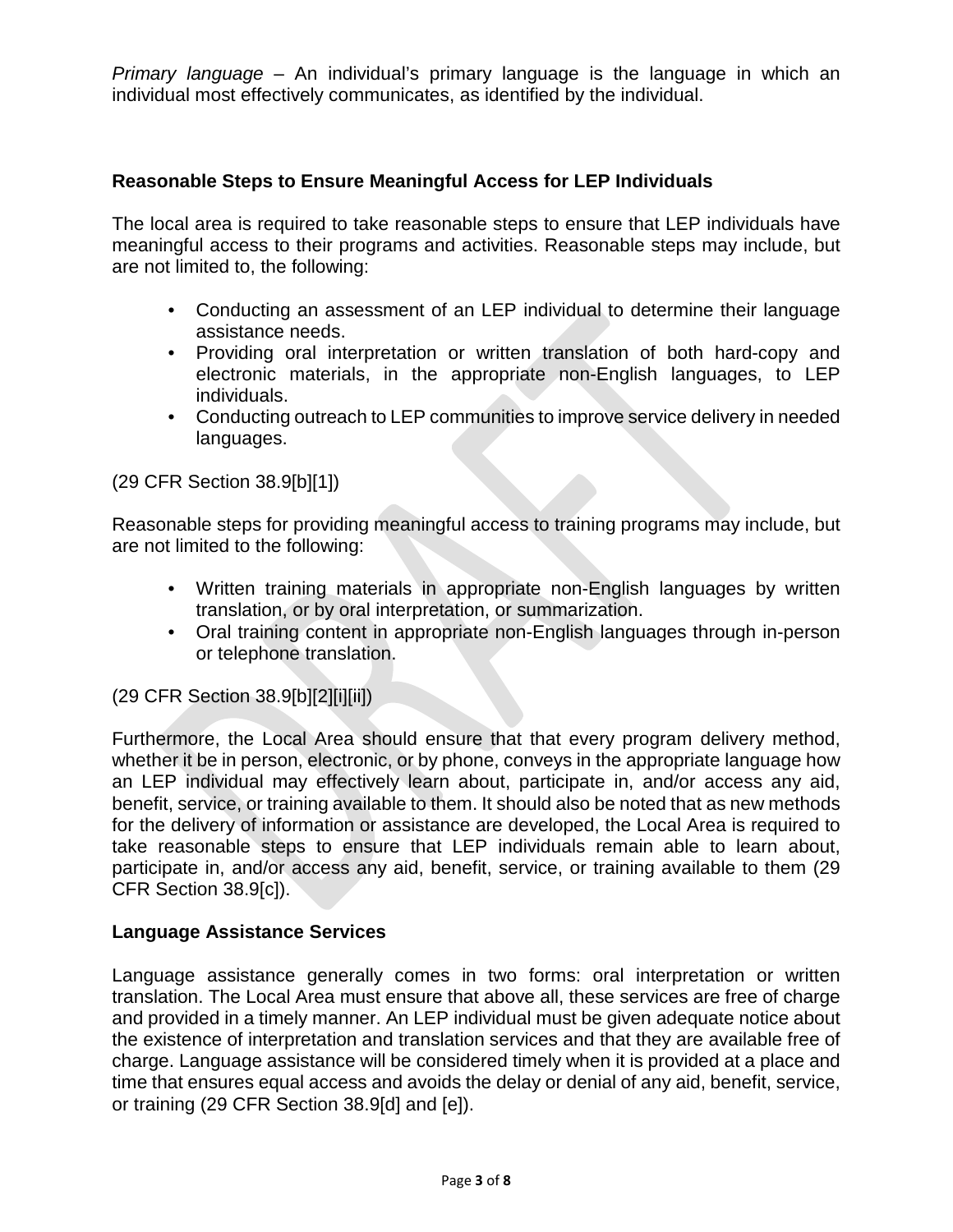#### **Interpreter Services**

The Local Area shall not require an LEP individual to provide their own interpreter. Furthermore, Local Areas shall not rely on an LEP individual's minor child or adult family or friend to interpret or facilitate communication, except for the following circumstances:

- In emergency situations while awaiting a qualified interpreter.
- When the information conveyed is of minimal importance to the services to be provided.
- When an LEP individual specifically requests that an accompanying adult provide language assistance and they agree to provide assistance to the individual. If a Local Area permits an accompanying adult to serve as an interpreter for an LEP individual, it must make and retain a record of the LEP individual's decision to use their own interpreter.

Finally, where precise, complete, and accurate interpretations or translation of information and/or testimony are critical for adjudicatory or legal reasons, the Local Area can still provide its own, independent interpreter, even if an LEP individual wants to use their own interpreter as well. This also applies in cases where the competency of the interpreter requested by the LEP individual is not established.

(29 CFR Section 38.9[f])

#### **Concerning Vital Information**

For languages spoken by a significant portion of the population eligible to be served or likely to be encountered, Local Areas must translate vital information in written materials into these languages. These translations must in turn be readily available upon request in hard copy or electronically. Written training materials offered or used within employment-related training programs (see definitions section) are excluded from these translation requirements. However, in all cases, Local Areas must take reasonable steps to ensure meaningful access for LEP individuals.

For languages not spoken by a significant portion of the population eligible to be served or likely to be encountered, Local Areas must take reasonable steps to meet the particularized language needs of LEP individuals who seek to learn about, participate in, and/or access the aid, benefit, service or training that is available to them. Vital information may be conveyed orally if not translated.

Local Areas must also be sure to include a Babel Notice, indicating that language assistance is available in all communications of vital information. This includes letters or decisions in hard-copy or electronic formats.

(29 CFR Section 38.9[g]).

Finally, to the extent otherwise required by 29 CFR Part 38, once a recipient becomes aware of the non-English preferred language of an LEP beneficiary, participant, or applicant for aid, benefit, service, or training, the recipient must convey vital information in that language.

(29 CFR Section 38.9[h])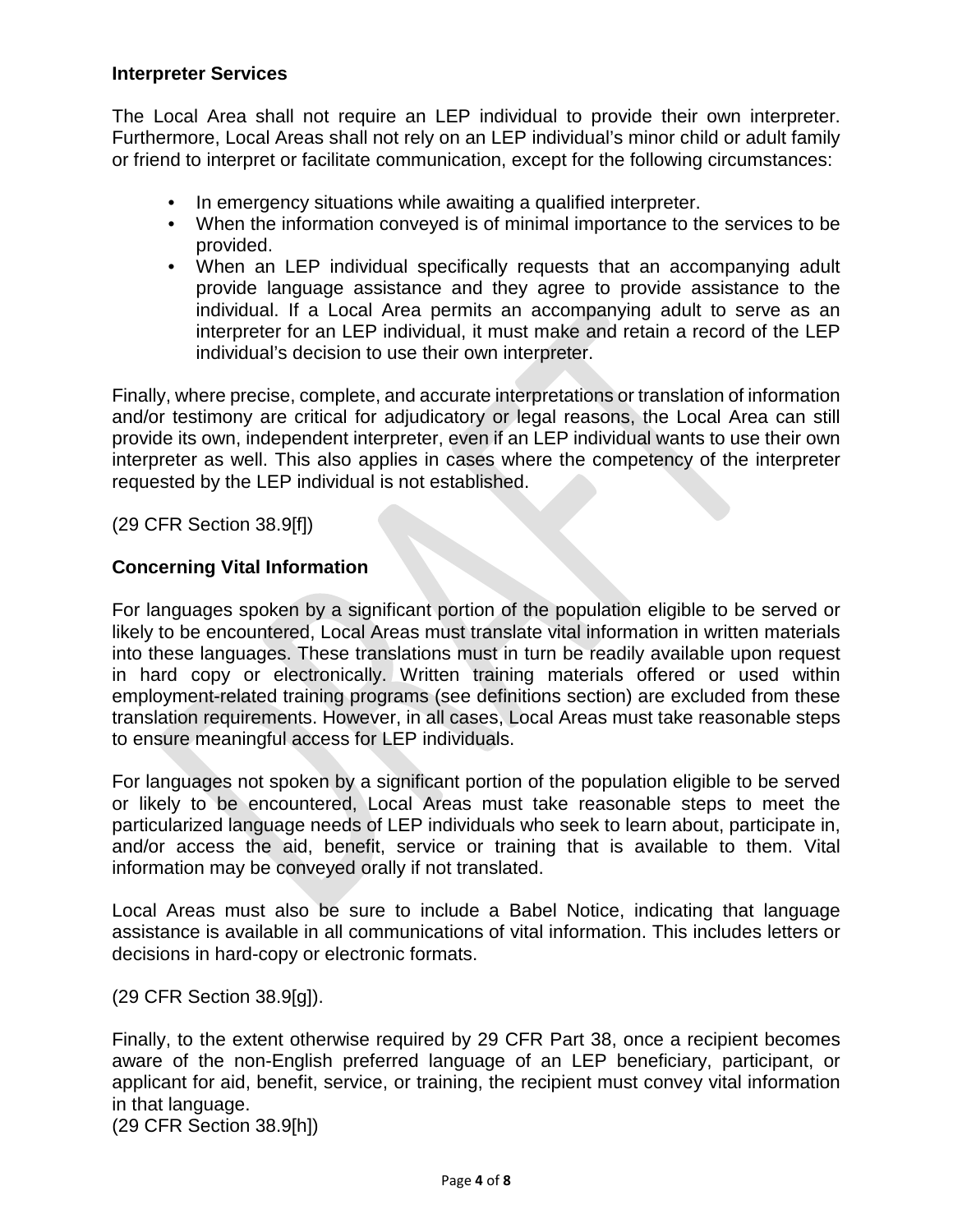## **Developing a Written LEP Plan**

In order to ensure that reasonable steps are taken to allow meaningful access for LEP individuals, the state highly recommends that the Local Area develop a written LEP plan. Local Areas that develop, implement, and periodically revise an LEP plan are more likely to fulfill their obligation of taking reasonable steps to ensure meaningful access to programs and activities by LEP individuals. Furthermore, developing and implementing an LEP plan has many benefits, including providing Local Area staff with a roadmap for establishing and documenting compliance with nondiscrimination obligations and ensuring that LEP individuals receive the necessary assistance to participate in the programs and activities of a Local Area.

When developing an LEP plan, Local Area staff should address the following elements as they provide a clear framework that will ensure meaningful access to LEP individuals:

- The process the Local Areas will use to determine the language needs of individuals who may or may seek to participate in programs and activities (selfassessment or needs -assessment) that receive financial assistance under WIOA Title I.
- The results of assessment (e.g., identifying the LEP populations to be served by the Local Area).
- Timelines for implementing the LEP plan.
- All language services to be provided to LEP individuals.
- The manner in which LEP individuals will be advised of available services.
- Steps LEP individuals should take to request language assistance.
- The manner in which Local Area staff will provide language assistance services.
- What steps must be taken to implement the LEP plan (e.g., creating or modifying policy documents, employee manuals, employee training material, posters, web sites, outreach material, contracts, and electronic and information technologies, applications, or adaptations).
- The manner in which Local Area staff will be trained.
- Steps the Local Area will take to ensure quality control, including monitoring implementation, establishing a complaint process, timely addressing complaints, and obtaining feedback from stakeholders and employees.
- The manner in which the Local Area will document the provision of language services.
- The schedule for revising the LEP plan.
- The individual(s) assigned to oversee implementation of the LEP plan (e.g., LEP Coordinator or Program Manager).
- Allocation of resources to implement the LEP plan.

It should be noted that the elements of a successful LEP plan are not fixed and must be tailored to the Local Area's specific programs and activities. Over time, LEP plans will need to be revised to reflect the following:

- New recommendations and government guidance.
- Changes in the Local Area's operations as well as the experiences and lessons learned.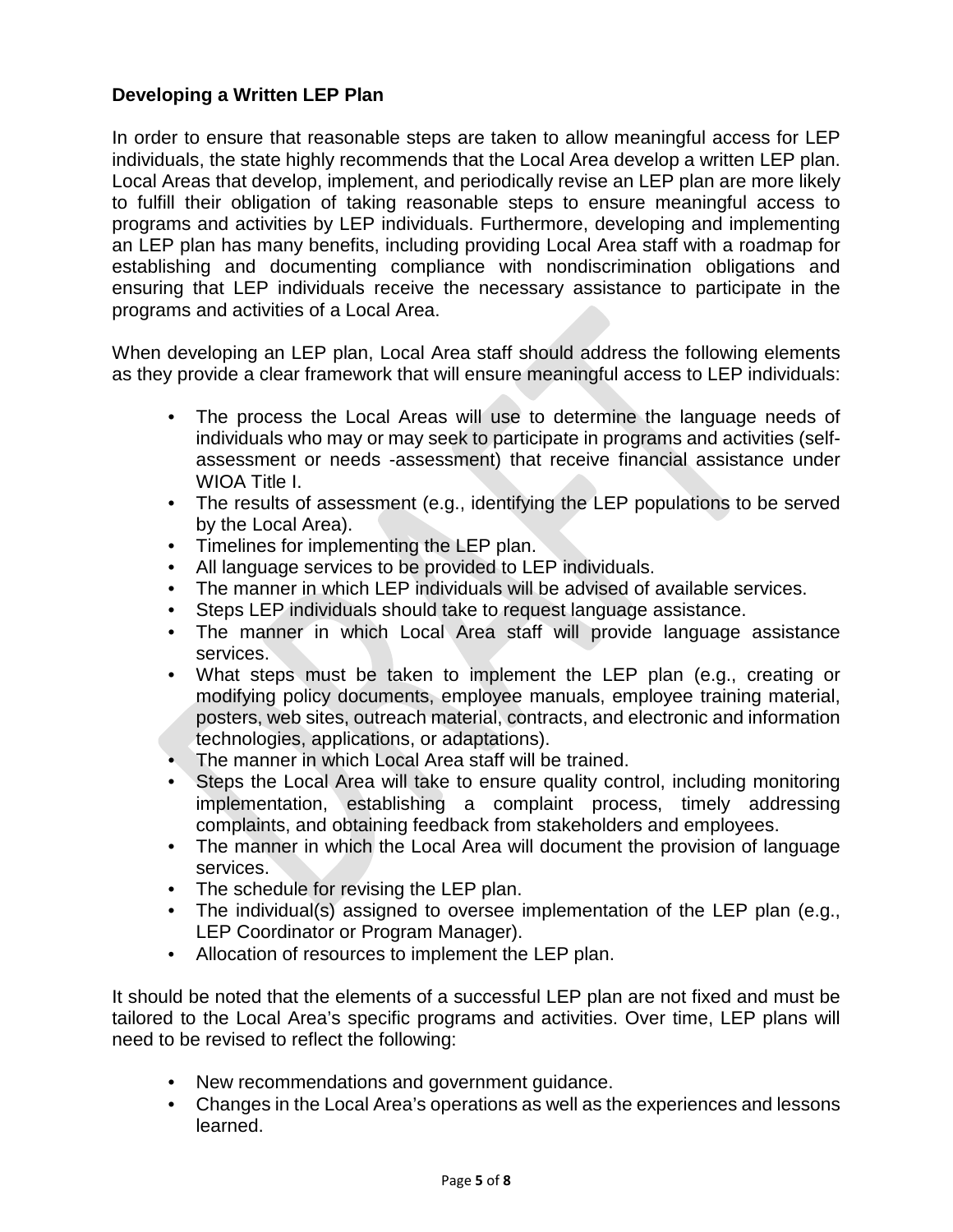- Changing demographics.
- Stakeholder and beneficiary feedback.

#### (29 CFR Section 38.9 Appendix)

For additional information on best practices and resources for serving individuals with substantial cultural and language barriers to employment, Local Areas are encouraged to review DOL TEN 28-16.

#### **LIMITED ENGLISH PROFICIENCY PLAN Workforce Investment Board of Tulare County**

#### **PURPOSE**

**Establish a Limited English Proficiency Plan for the WIB Title 1-B WIOA programs operating in Tulare County.**

#### **POLICY**

**All WIB Subrecipients will be required to follow Policy in regards to a language assistance plan. It is the WIB policy to provide universal access to WIOA Title 1-B programs and services to all customers, including those customers who are Limited English Proficient (LEP). In order to ensure universal access is provided to all customers, WIB has incorporated elements from the Title 20 Code of Regulations (CFR) Part 38.**

#### **POLICY AND PROCEDURES**

**Utilizing LEP Guidance issued by the Department of Labor, the following procedures have been developed:**

**Identifying Individuals who need language assistance utilizing the fourfactor analysis:**

- **a. The number or proportion of LEP persons eligible to be served or likely to be encountered by the program or grantee;**
- **b. The frequency with which LEP individuals come in contact with the program;**
- **c. The nature and importance of the program, activity, or service provided by the program to people's lives; and**
- **d. The resources available to the WIB, and costs.**

**Within Tulare County, it has been determined that the two most predominant languages are English and Spanish. This information was found through researching US Census Bureau data on LEP in Tulare County.**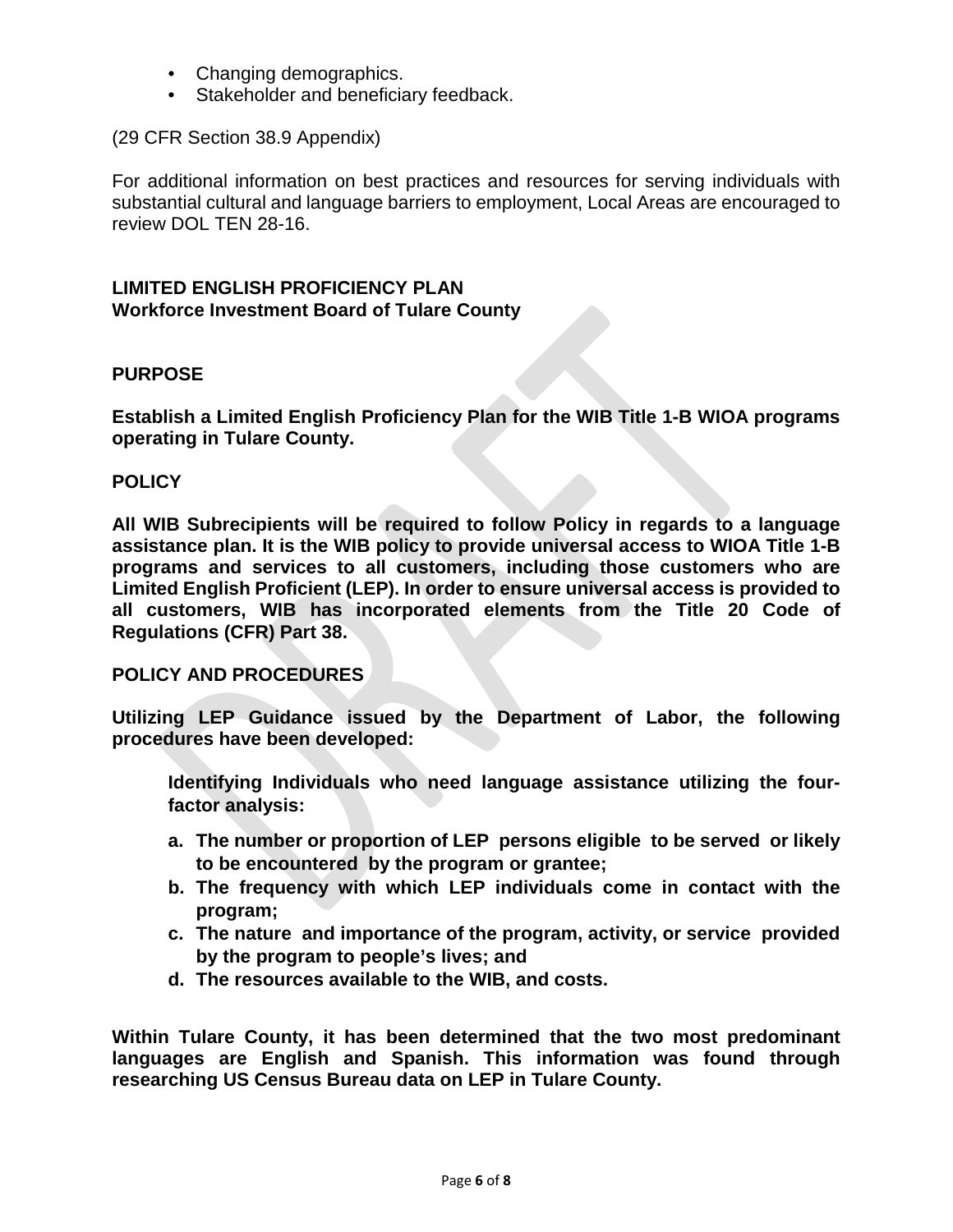**In assisting LEP customers and to ensure universal access to WIOA Title 1-B programs and services, the following steps will be taken:**

**LEP Implementation Plan** 

**Beginning July 1, 2018, all WIB subrecipients will be required to follow WIB Policy in regards to a language assistance plan. The WIB will require WIOA Title 1-B subrecipients to provide universal access to all customers, including those customers who are Limited English Proficient (LEP).** 

- **1) Language Assistance Measures**
	- **a. Signs**

**Post signs at all service delivering sites in the most predominant languages; English and Spanish.**

**b. Spoken Language List**

**Use of "Spoken Languages" list, which includes the names of the bilingual staff members and the languages they speak. This reference tool will help provide LEP customers with timely language assistance.**

**c. In Person**

**Information workshops that provide program and service overviews will be offered in Spanish for LEP customers. If a customer is unable to attend a workshop, an individual appointment with bilingual staff must be scheduled.**

**If a bilingual staff person is unavailable to schedule the appointment, the customer's name and phone number will be requested in order to have the staff person call back within a reasonable amount of time. If the customer is in need of immediate assistance, calls will be made (to other centers to obtain the language assistance needed.)**

- **d. Over the Phone Calls received from LEP individuals are routed to bilingual staff.**
- **e. Written Communication Written communication is routed to bilingual staff.**
- **2) Training Staff**

**Staff is trained annually on the LEP customer procedures.**

**3) Providing Notice of Available Services to LEP Individuals** 

**All WIB subrecipients will provide notice in predominant languages informing individuals of the free language assistance available to all customers. Notices will be available through documents, calendars and**